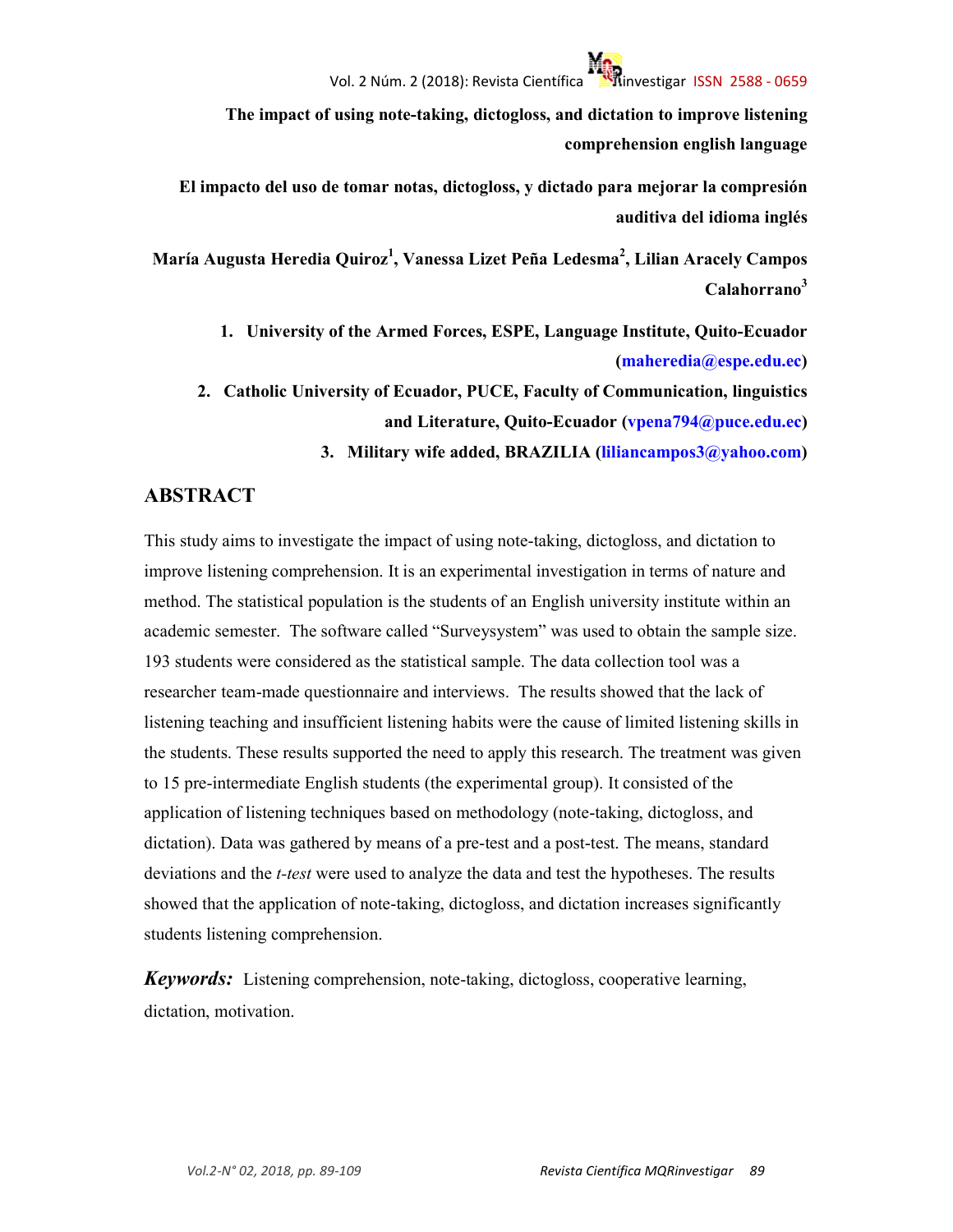#### **Resumén**

El objetivo de este estudio es investigar el impacto del uso de tomar notas, dictogloss, y dictado para mejorar la comprensión auditiva del idioma inglés. Esta es una investigación experimental en términos de naturaleza y método. La población estadística son los estudiantes de un instituto de Ingles durante un semestre académico. El software llamado "Surveysystem" se utilizó para obtener el tamaño de la muestra. 193 estudiantes fueron considerados como la muestra estadística. Las herramientas de recolección de datos fueron un cuestionario y entrevistas diseñadas por el equipo investigador. Los resultados mostraron que la falta de enseñanza de escucha y hábitos insuficientes de escucha fue la causa de las limitadas habilidades de las mismas. Además los resultados corroboran la necesidad de aplicar esta investigación. El tratamiento se administró a 15 estudiantes de nivel pre-intermedio de inglés (grupo experimental). El tratamiento consistió en la aplicación de técnicas de escucha basadas en metodología (tomar notas, dictogloss y dictado). Se recogieron datos mediante un pre-test y un post-test. La media aritmética, la desviación estándar y el valor-t fueron utilizados para analizar los datos y probar las hipótesis. Los resultados mostraron que la aplicación de las técnicas de escucha de esta investigación (tomar notas, dictogloss y dictado) aumenta significativamente la comprensión auditiva de los estudiantes.

**Palabras clave:** Comprensión auditiva, tomar notas, dictogloss, aprendizaje cooperativo, dictado, motivación.

#### **1. Introduction**

It is a well-known fact that listening is vital in the acquisition of the English language because it provides language input (Manaj, 2015). Krashen claims that "The best methods are therefore those that supply 'comprehensible input' in low anxiety situations, containing messages that students really want to hear. These methods do not force early production in the second language, but allow students to produce when they are 'ready', recognizing that improvement comes from supplying communicative and comprehensible input, and not from forcing and correcting production." Whereas, English language learners acquire the second language when they absorb and understand sufficient comprehensible input (Krashen, 1985). As we see, listening is crucial in the acquisition of English. Nowadays, there is an urgent need to improve students' listening comprehension since it impedes that English students acquire and be communicatively competent in English. However, there has been little research about this skill. English learners have serious problems in listening comprehension due to the fact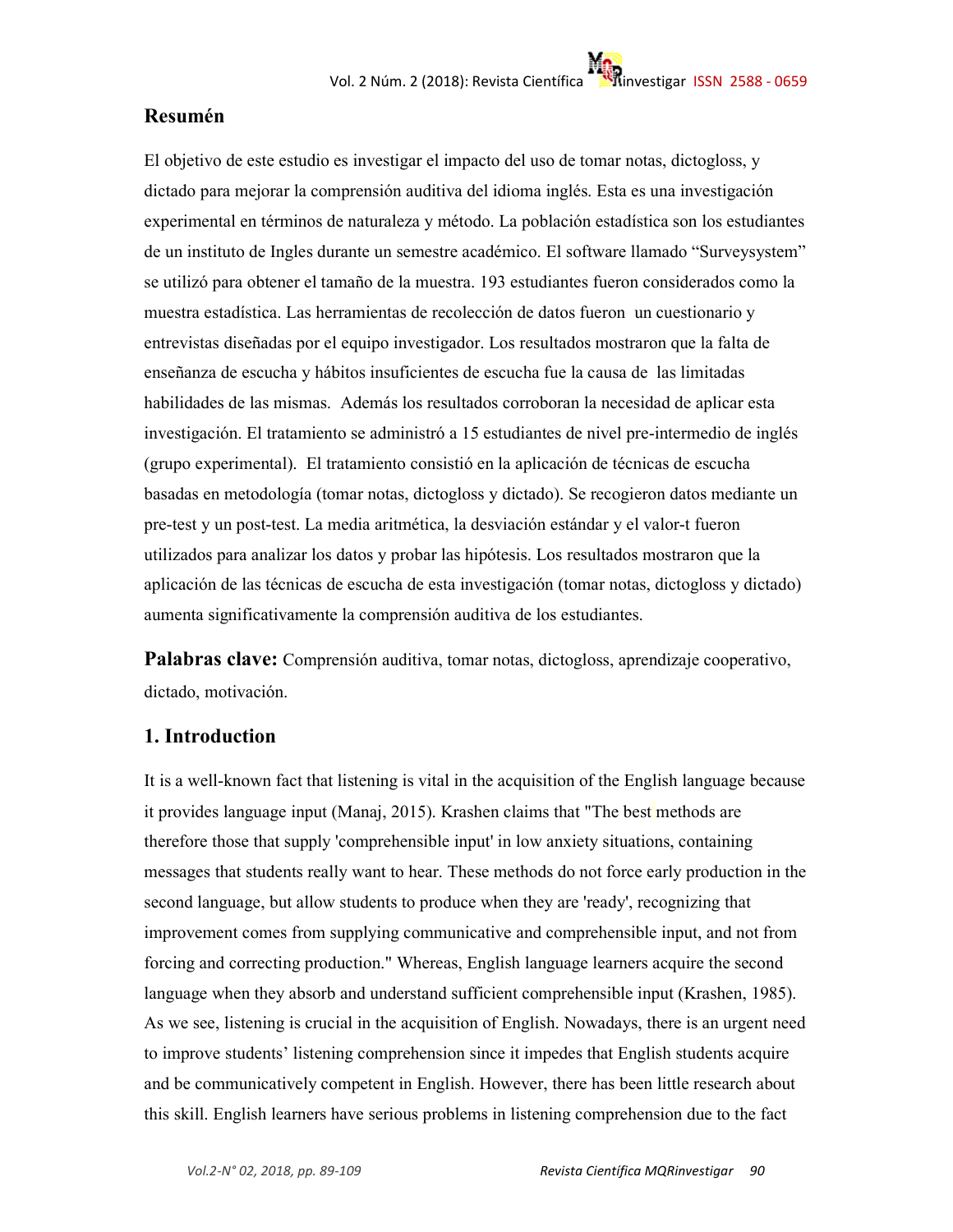that universities pay more attention to English grammar, reading and vocabulary (Hamouda, 2013).

 Likewise, most English teachers assume and think that listening will develop naturally and simultaneously within the process of language learning (Segura, 2012). Therefore, there is a lack of practicing the listening skill and lack of exposure to different kind of listening resources with different accents. It has not been clear what the best methods or techniques to teach listening are, and the way in which immediate listening feedback must be given. Thus, most English teachers have neglected the teaching of listening. Likewise, teachers at universities, high schools, and schools have to complete a curriculum or program, so they are limited to cover a book and they dedicate more time to grammar, and reading since these skills will be evaluated in exams (Segura, 2011). When students do listening activities the listening input that they receive is only noise in their brains. The result is unmotivated students who do not participate in listening activities or in interactions. Still another reason to not pay attention to this skill is that in listening multiple choice activities students guess or when they are asked questions they just nod or move their heads as a sign of understanding when they have not understood anything, and some teachers take for granted that they are acquiring English (https://bit.ly/2LUHuqa). Despite the high importance of listening in the acquisition of the second language, most of the studies conducted about listening have been developed in other countries and a few studies in Ecuador. Therefore, in the present study the impact of note-taking, dictogloss, and dictation has been examined.

#### **1.2. Theoretical framework of research**

#### **1.2.1. Listening comprehension**

There is not a common definition of listening comprehension among linguists. Nevertheless, there is a common agreement that listening comprehension is an invisible mental process. This process according to Rost (2002 p7) allows language learners to understand spoken language. During this complex process "listeners must discriminate between sounds, understand vocabulary and grammatical structures, interpret stress and intonation, understand intention and retain and interpret this within the immediate as well as the larger socio-cultural context of the utterance".

Howard and Dakin (1974) claim that listening is the ability to identify and understand what others are saying. This involves understanding a speaker's accent or pronunciation, the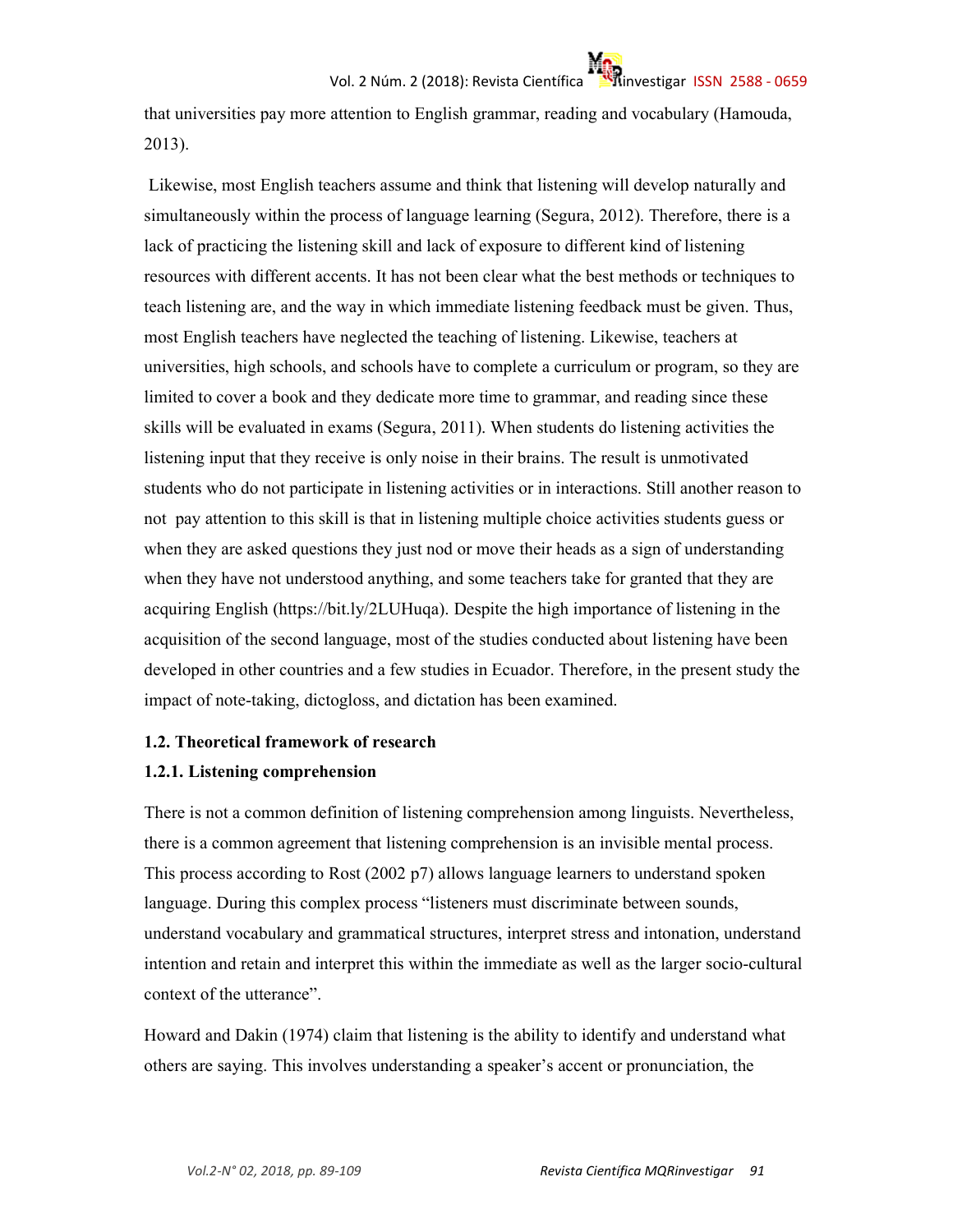speaker's grammar and vocabulary and comprehension of meaning. An able listener is capable of doing these four things simultaneously.

Likewise, Rost (2002) defined listening as a process of receiving what the speaker actually says (receptive orientation); constructing and representing meaning (constructive orientation); negotiating meaning with the speaker (listening strategies) and responding (collaborative orientation); and creating meaning through involvement, imagination and empathy (transformative orientation).

Listening is one of the four language macro skills (the others are reading, speaking and writing). But it's important to understand that in real life there's no such thing as just 'listening'. In fact, there are several different kinds of listening, which we call sub-skills. Among the most important we have: listening for gist, listening for specific information, listening in detail, etc. (Wilson, 2008)

Taking into account all these definitions about listening comprehension, the research team concludes that listening is an active (interactive) complex process in which listeners process listening input and make use of other listening subskills and listening strategies to understand the spoken language. In this interactive process listeners are not passive hearers. They are active listeners doing other activities simultaneously or after receiving listening input which gives the speaker, teacher, or themselves a clear idea to what extent listeners understood the received listening input.

#### **1.2.2. Significance of listening comprehension**

Listening is the fundamental language skill, It is the medium through which individuals obtain a large portion of their education, information, understanding of the world, human affairs, ideals, sense of values, and appreciation. In our world of mass communication, much of it is developed orally. So, it is important that students are taught to listen effectively and critically" (Bulletin 1952). Listening is considered the most important of the fourth skills (speaking, Reading, and writing) not only in the acquisition of a second language also in the acquisition of the first language, because it gives the aural input which is necessary to acquire a language and permits people to interact in spoken communication (Wilt, 1950).

Feyten's research (1991) revealed that there is a significant positive relationship between listening comprehension ability and foreign language acquisition, indicating that listening ability is an extremely factor in the acquisition of foreign language. Likewise, Coakley  $\&$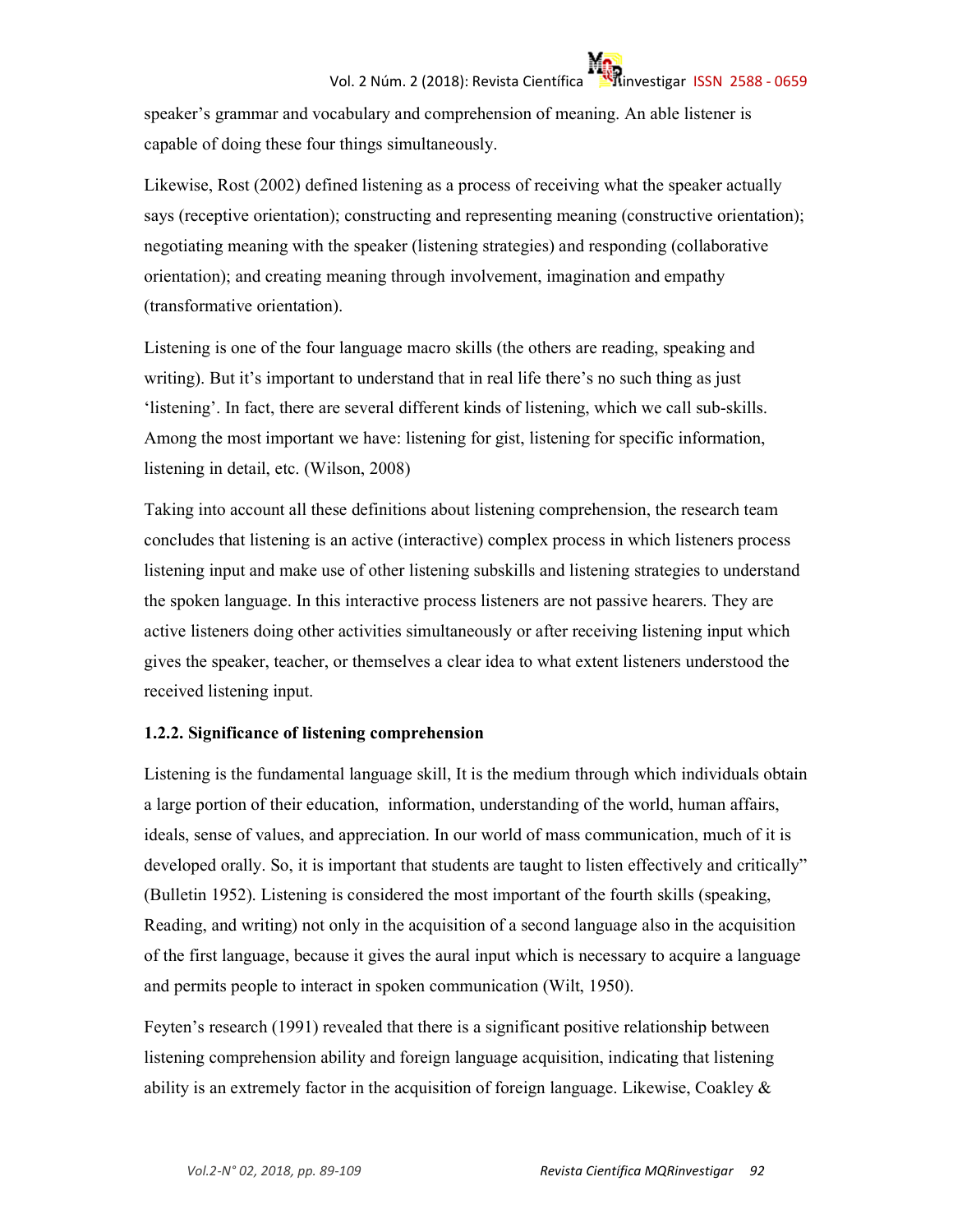Wolvin, 1997; Truesdale, 1990 confirm that numerous studies indicated that efficient listening skills were more important than reading skills as a factor contributing to academic success. It is evident that listening plays the main role in second language acquisition, Therefore, English teachers must take action and promote listening comprehension teaching in their classrooms to help students get improved with their listening skills.

#### **1.2.3. Listening comprehension problems**

According to Rost (2002), "Listening is the mental process of constructing meaning from spoken input" (p. 24). Furthermore, listening is "conceived as an active process in which listeners select and interpret information which comes from auditory and visual clues in order to define what is going on and what speakers are trying to express" (Rubin, 1995, p., 7). This process implicates perception, attention, cognition, and memory. During this process many factors can impede that second language learners grasp listening input.

Among the most important factors we have speech rate (Conrad, 1989; Blau, 1990; Griffths, 1992; Zhao, 1997), lexis (Rost, 1992), phonological features and background knowledge (Long, 1990; Chiang and Dunkel, 1992).

Other aspects that hinder listening input comprehension are insufficient exposure to the target language, and a lack of interest and motivation (Hamouda, 2013). Brown (1995) also argued that listener difficulties are also related to the levels of cognitive demands made by the content of the texts. Buck (2001) identifies numerous difficulties which can be confronted in listening tasks such as unknown vocabularies, unfamiliar topics, fast speech rate, and unfamiliar accents. Higgins (1995) studied Omani students' problems in listening comprehension and found that the factors which facilitate or hinder listening are speech rate, vocabulary, and pronunciation.

The first thing that the research team had to do to help students get improved with their listening skill was to find out the listening problems which cause difficulties to them.

In this research, several beginner and pre-intermediate Spanish students of an English university institute were interviewed about their listening comprehension problems. The results showed that most of them thought that listening was the most difficult skill to acquire; and that most of the students understood 40 % when they listened to songs, conversations, interviews, or watched movies. In the case of movies they understood them because they watched the scenes and they inferred meaning. It also indicated that most of the students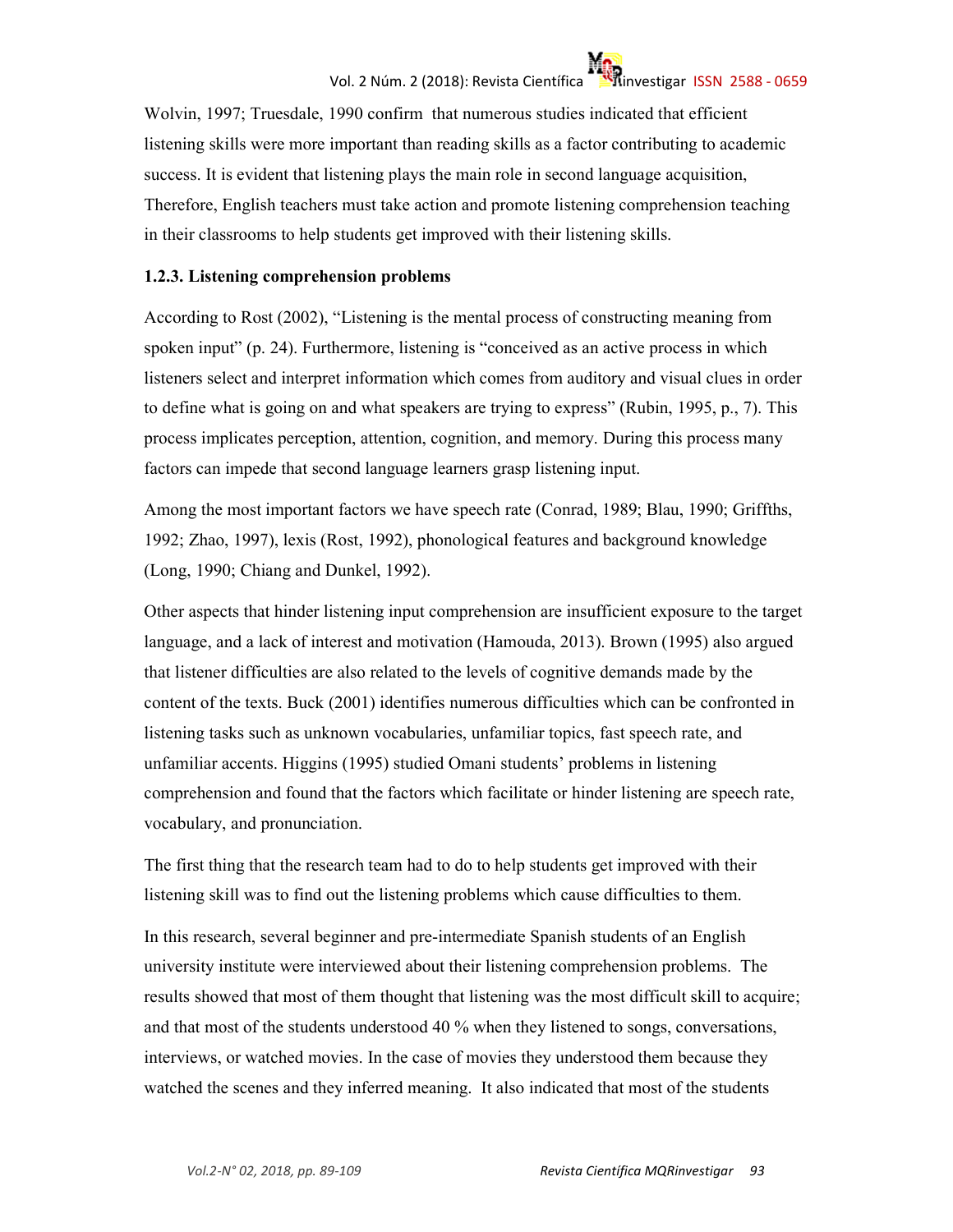were predominantly visual. Likewise, they conveyed that new vocabulary, connected speech, idiomatic expressions, different accents, stress, complex grammatical structures, and the length of the spoken text (they were short) are the most important message factors for listening problems.

#### **1.3. Review of literature**

#### **1.3.1. Listening Strategies**

Listening strategies facilitate comprehension and help listeners to compensate for the difficulties they had in understanding listening input. According to Vandergrift (1996) there are three types of listening strategies: metacognitive, cognitive, and socio-affective strategies. All of them utilize different techniques to grasp meaning and some of them (especially socioaffective strategies) interrupt the listening process to do it more efficiently. Metacognitive strategies describe complex activities that listeners do to catch meaning. They regulate and direct the language learning process (O'Malley & Chamot, 1990, Vandergrift, 1997a) when listeners use metacognitive techniques they begin to analyse the requisites of the listening task, try to make good predictions, activate the correct listening process required, check their comprehension, evaluate the success of their approach, etc.

Cognitive strategies refer to basic techniques that listeners do to understand listening input; for example, making inferences, realizing what went wrong, or what produced misinterpretation during the listening task, etc. Finally, socio-affective strategies refer to techniques that listeners utilize to confirm understanding, cooperate with the speaker, or to lower anxiety (self-encouragement); for example, listeners interact with the speaker, ask for clarification, negotiate meaning, etc. (Vandergrift,1996).

Grant (1997) also pointed out four strategies which would help learners to listen to English by activating or building schema, guessing, or predicting, listening selectively, and negotiating meaning.

Ma Weima (2005) reveals that short-term memory is an important clue in listening comprehension, and put forward three most effective ways to improve short term memory retention, repetition, dictation, and good command of the language.

Taking into account all these theories the research team applied note-taking, dictogloss, and dictation in an experimental group. What is really important to mention is that these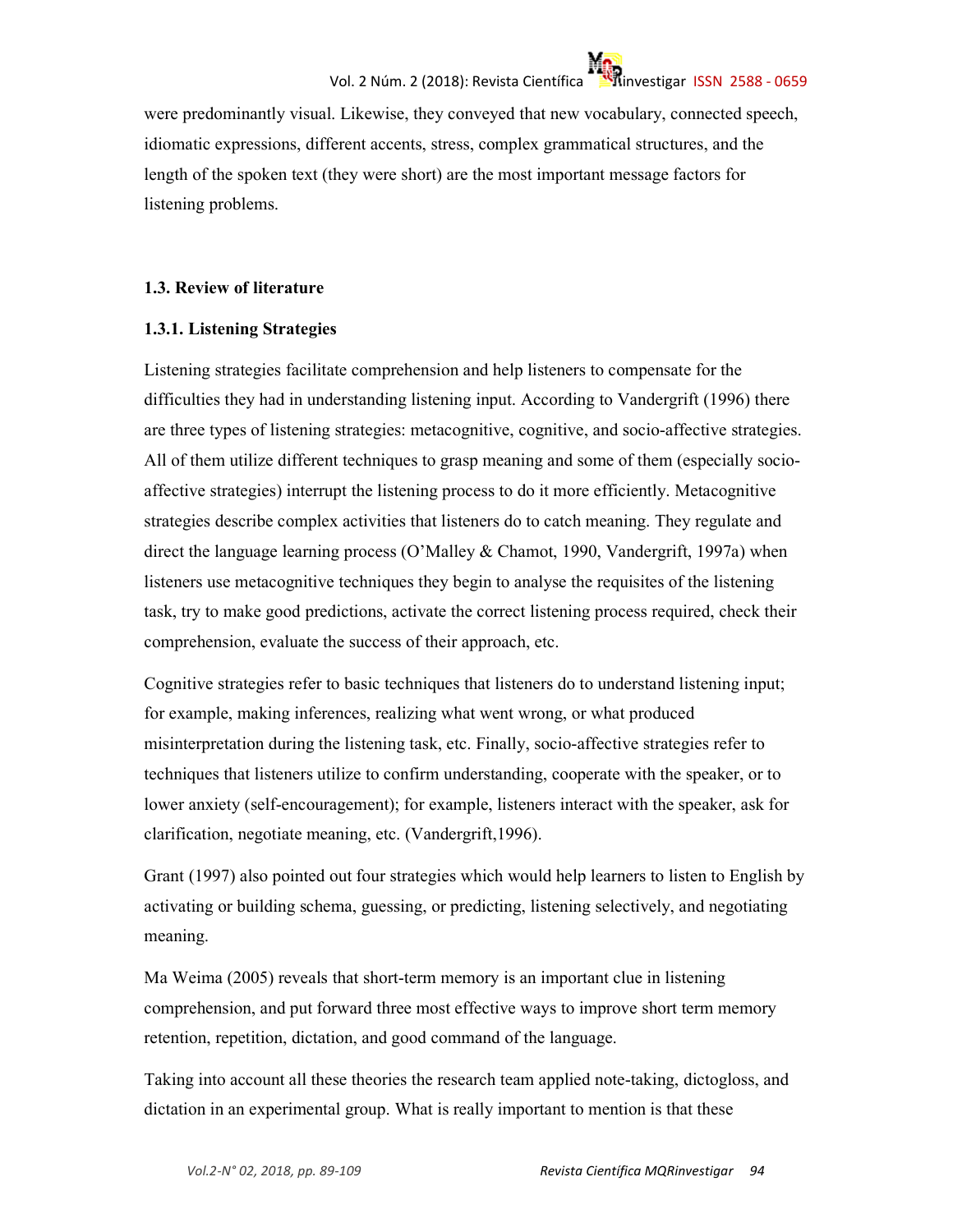techniques interrupt the listening process, pay attention to pre-listening, while listening, and post-listening to give students the opportunity to build a schema, guess, make predictions, make inferences, confirm understanding, and negotiate meaning.

#### **1.3.2. Listening techniques**

#### **1.3.2.1 Note-taking**

Note-taking is the practice of writing down pieces of information in a systematic way (https://bit.ly/2LUdrPb). Seward (1910) first proposed the hypothesis that illustrated the two functions of notetaking "external storage" and "encoding". These functions have been recognized and confirmed by most researchers. The common agreement is that the "external" function refers to preserving information for later use; and the "encoding" function refers to the role that the actual process of taking notes ensures the lecture information is properly understood and coded into memory (https://bit.ly/2xGDt5u). There is a large consensus that encoding accompany notetaking activity. Di Vesta and Gray (1972) claimed that encoding "involves the learner transcribing whatever subjective associations, inferences and interpretations that occur to him while listening" (p.8). Fisher and Harris (1972) view encoding as a process, "in which the learner reorganises the input data, and ... transforms the data to make it his own" (p.321). Howe's (1972) opinion is similar to that of Fisher & Harris: it involves coding, integrating and transforming information. Aiken et al. (1975) maintain that processing lecture content involves interpreting, inferring, condensing and paraphrasing (p.439). Weener (1974) proposes (p.43) that ''while listening ..., the student transforms the presented message in ways which can be described as associational, conceptual and inferential"( $p.62$ ). Rickards & Friedman identify the kind of processing as "organising information and/or sifting out relevant material" (p.136). likewise, Barnett et al. (1981) stated that the processing accompanying notetaking involves paraphrasing, selecting, and summarising relevant information. From this overview, note-taking involves encoding and decoding. The process of encoding ensures that English learners understand listening input and the external function makes sure English learners reserve or recycle information to use it later in oral presentations or writing compositions. Several studies have been carried out about note-taking, but the most significant is Hayati and Jalilifar's study (2009) in which they report that participants who received instruction and benefit from the Cornell note-taking strategy scored higher in listening comprehension than those who received no instruction. The research team used this technique because it gave the students the opportunity to have a written record of monologues, interviews, news reports, etc. Taking notes made the learners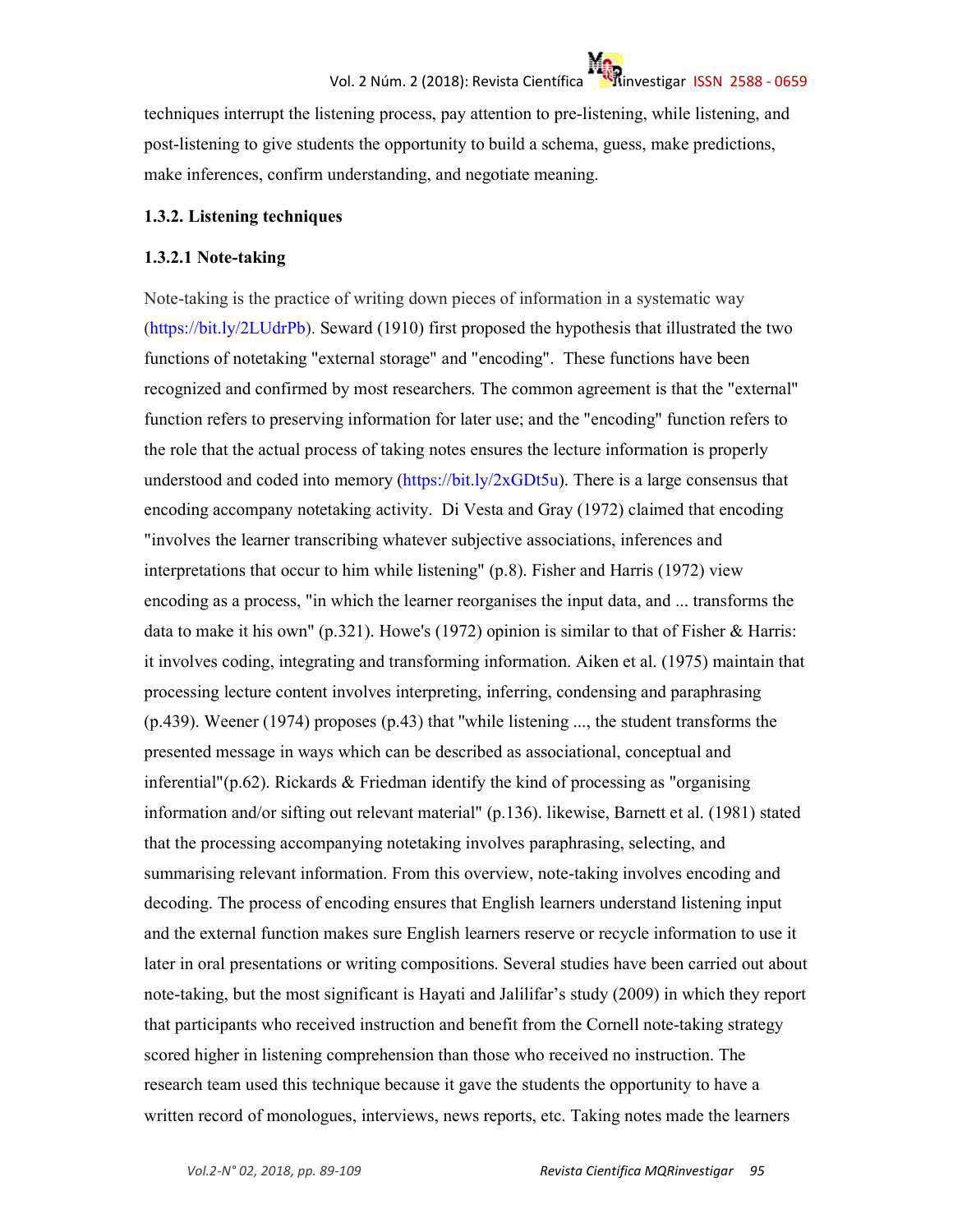## Vol. 2 Núm. 2 (2018): Revista Científica **inclusió a marca de la contra de la contra de la contra de la contra**

active and involved listeners. When learners take notes they have to concentrate and pay attention to what was being said and how the writer is saying it. The most important aspects which learners have to pay attention are: body language, listening for introductory, concluding and transition words and phrases, and using pictures and diagrams to make the notes more understandable (https://bit.ly/2LWSnro).

#### **1.3.2.2. Dictogloss**

Dictogloss is an effective dictation activity in which learners listen to monologues, conversations, interviews, etc., note down key words and then work in pairs to create a reconstructed version of the text (Vasiljevic, 2010). Dictogloss was introduced by Ruth Wajnryb (1990). The original dictogloss procedure consists of four basic steps: a. Warm-up at this step the learners find out about the topic and do some preparatory

vocabulary work.

b. Dictation the learners listen to the text read at a normal speed by the teacher or they listen to an audio program and take notes. The learners will normally hear the text twice.

c. Reconstruction at this step the learners work together in pairs to reconstruct a version of the text from their notes.

d. Analysis and correction when students analyse and compare their text with the reconstructions of other student and the original text and make the necessary corrections (Wajnryb, 1990).

Text reconstruction encourages both the negotiation of meaning and the negotiation of form. It is a co-operative effort which obliges learners to participate actively in the learning process. "Through active learner involvement students come to confront their own strengths and weaknesses in English language use. In so doing, they find out what they do not know, then they find out what they need to know." (Wajnryb, 1990:10). Dictogloss offers several potential advantages for teaching listening comprehension. Nunan (2004) explains that dictogloss is an effective pedagogical task because it is classroom work that involves learners in comprehending, manipulating, producing or interacting in the target language while their attention is focused on mobilizing their grammatical knowledge in order to convey meaning. According to Nunan (1995), the dictogloss technique provides a useful bridge between bottom-up and top-down understanding. Likewise, Vasiljevic (2010) in his study concludes that dictogloss is a new type of meaning-based listening activity and cooperative learning. He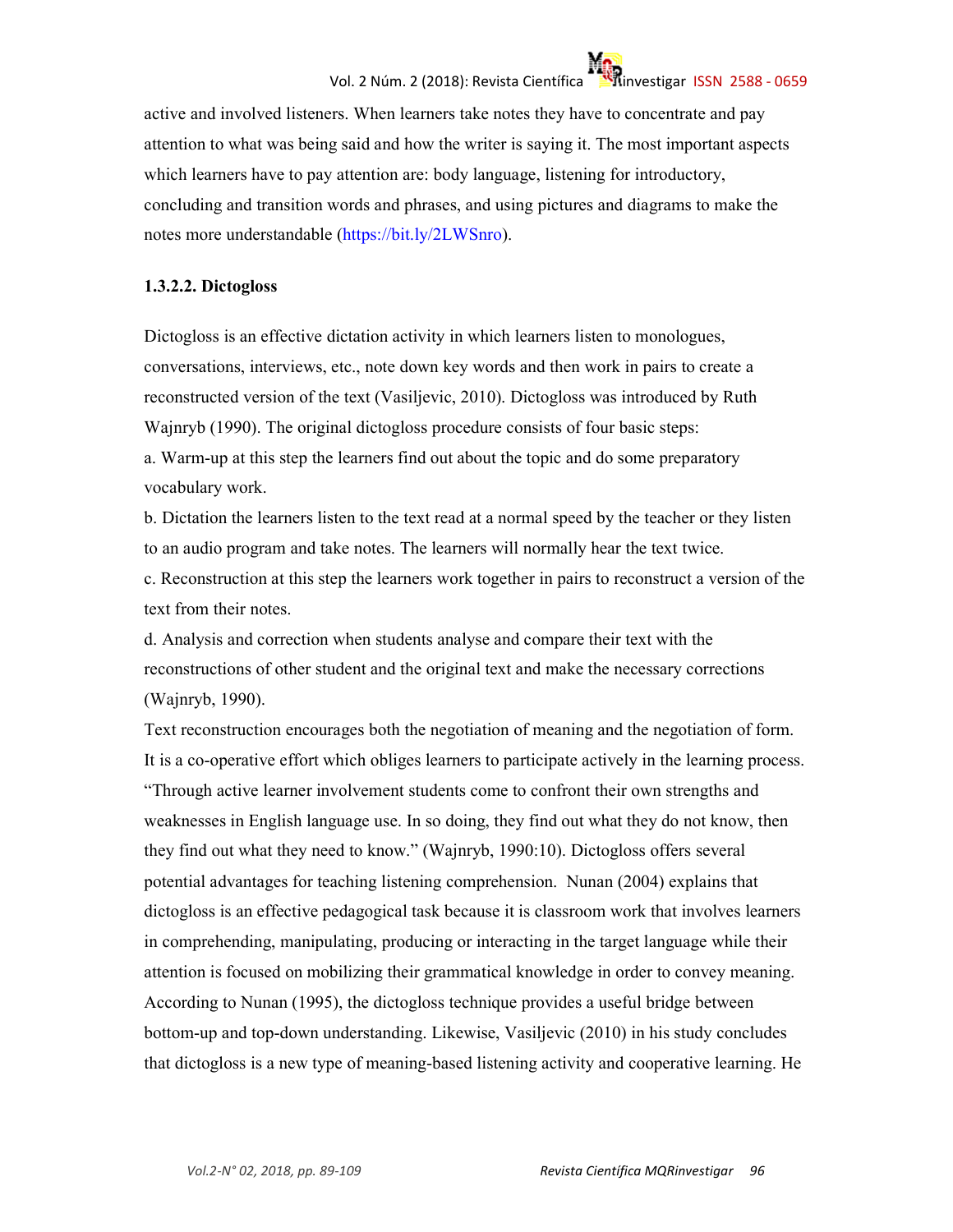

asserts that if dictogloss is implemented correctly, the dictogloss approach results in active involvement of the learners and offers challenging and rewarding learning experience. Hence, In this research, an endeavour was made to investigate the effectiveness of this technique in enhancing learners' listening comprehension.

#### **1.3.2.3. Dictation**

Dictation is one of the oldest techniques known for testing progress in the learning of a foreign language. In the first language, exactly in the middle ages, it was used to transmit course content from teacher to student. In the second language, dictation was used in the sixteen century when certain groups began the study of modern foreign languages (Stansfield, 1985). As we see, in its simplest form, dictation is the process of writing down what someone else has said (https://bit.ly/2J6Rej8). Dictation refers to a person reading some text aloud, or playing an audio program so that the listener(s) can write down what is being said. When this technique is used in a language classroom, the main objective is that students to write down what is been said by the teacher, word for word, later checking their own text against the original and correcting the mistakes made. Dictation has countless variations that can make it more interesting and learner-centred. For example, wall dictation, shouting dictation, song line dictation, etc. (https://bit.ly/2h3WF3l). This simple and effective technique used since the sixteen century shows excellent results in the improvement of listening. It is corroborated by Kondon (2018) when he reports improvement in listening after obligatory dictation exercises in 56 students at Waseda University. Therefore, this research examined the effectiveness of dictation to improve listening in an experimental group.

#### **1.4. Conceptual framework of research**

In concordance with the literature review and the objective of study, the conceptual framework of research was configured as demonstrated in Fig. 1

| Experimental group G1      |          |                           |                |
|----------------------------|----------|---------------------------|----------------|
| (intact):                  | X1       | T                         | X <sub>2</sub> |
|                            | Pre-test | Treatment                 | Post-test      |
|                            |          | (Note-taking, dictogloss, |                |
|                            |          | dictation)                |                |
| Control Group G2 (intact): | X1       |                           | X <sub>2</sub> |
|                            | Pre-test | Observation               | Post-test      |
|                            |          |                           |                |

**Figure 1.** Conceptual model of research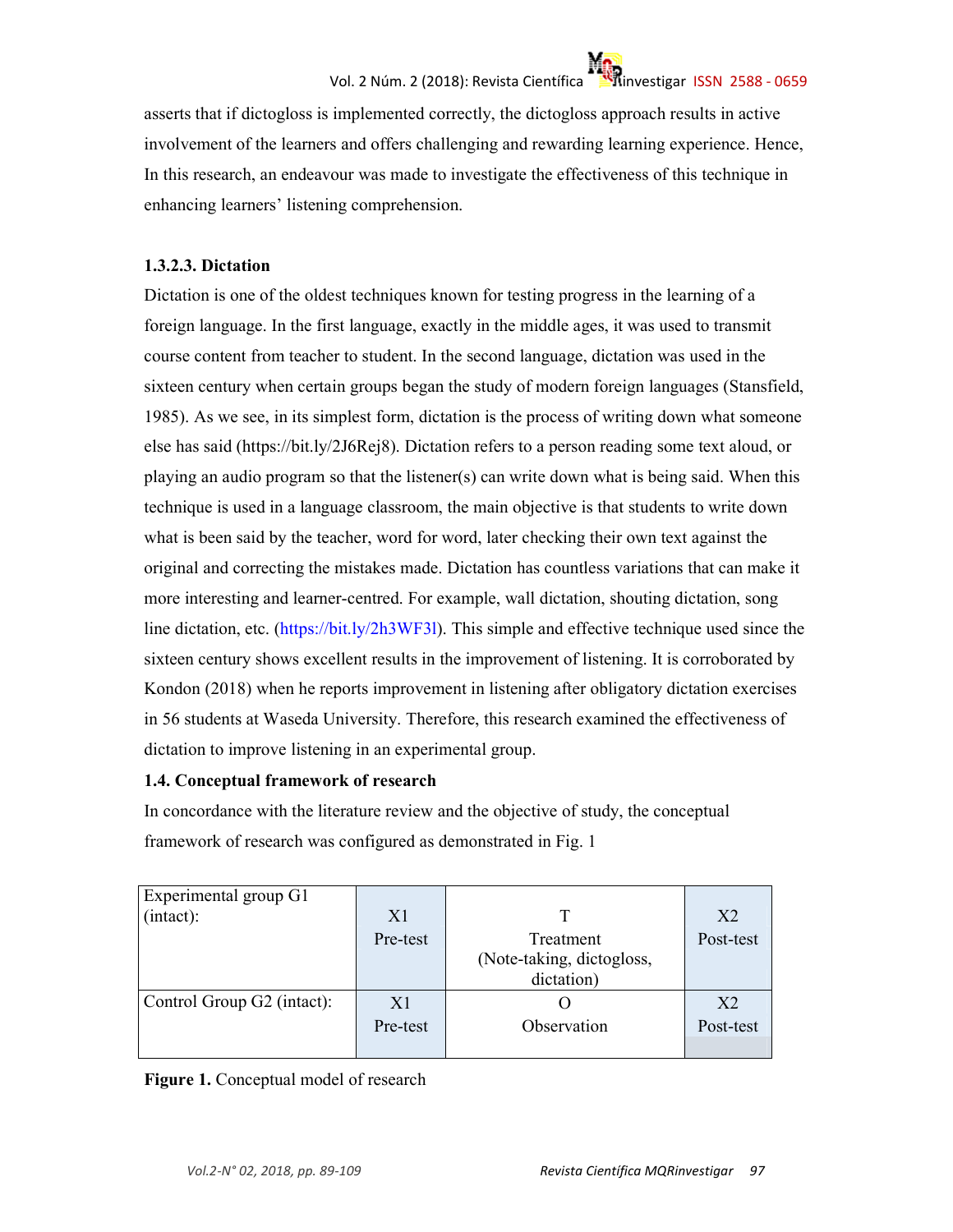G1 (Intact): It stands for the experimental group. The group that received treatment (Notetaking, dictogloss and dictation)

G2 (Intact): It stands for the control group. The group that did not receive any treatment. It was only used to observe to what extent the students had improved their listening comprehension, by only doing activities from a text book, without developing any extra listening techniques. It was also used to compare the students' grades with the experimental group grades, in order to establish if note-taking, dictogloss, and dictation had been effective.

#### **1.5. Research hypotheses**

These hypotheses were created for this research based on the conceptual framework for the research and literature review:

**Alternative Hypothesis:** the application of note-taking, dictogloss, and dictation (treatment) increases the listening comprehension of the experimental group students.

**Null Hypothesis:** There is no correlation between the application of the treatment (Notetaking, dictogloss, and dictation) and the experimental group students' improvement in listening comprehension.

#### **2. Research Methodology**

The present research is applied in terms of purpose, and is an experimental research in terms of nature and method. The statistical population is the students of an English university institute within an academic semester. The software called "Surveysystem" was used to obtain the sample size. 193 students were considered as the statistical sample. The data collection tool was a researcher team-made questionnaire and interviews. In order to determine exploratory validity of this research.The results showed students' limited listening skill and the need to apply note-taking, dictogloss, and dictation to solve this problem. The questionnaire included close and open-ended questions. Close-ended questions because they are easy to collate and analyse and open-ended questions to give the interviewees the opportunity to convey a detailed answer.

Among the most important answers we had that they would like music in the classroom and to listen to audio books. They wanted to watch movies, to take song tests, listening exercises, games and conversations. After the baseline study, the research team carried out a Quasiexperimental method (Intact groups single-control). It is well-known that quasi-experimental methods calculate approximately how the treatment affects the treated group (the experimental group). However, in order to establish the efficiency of the treatment (Note-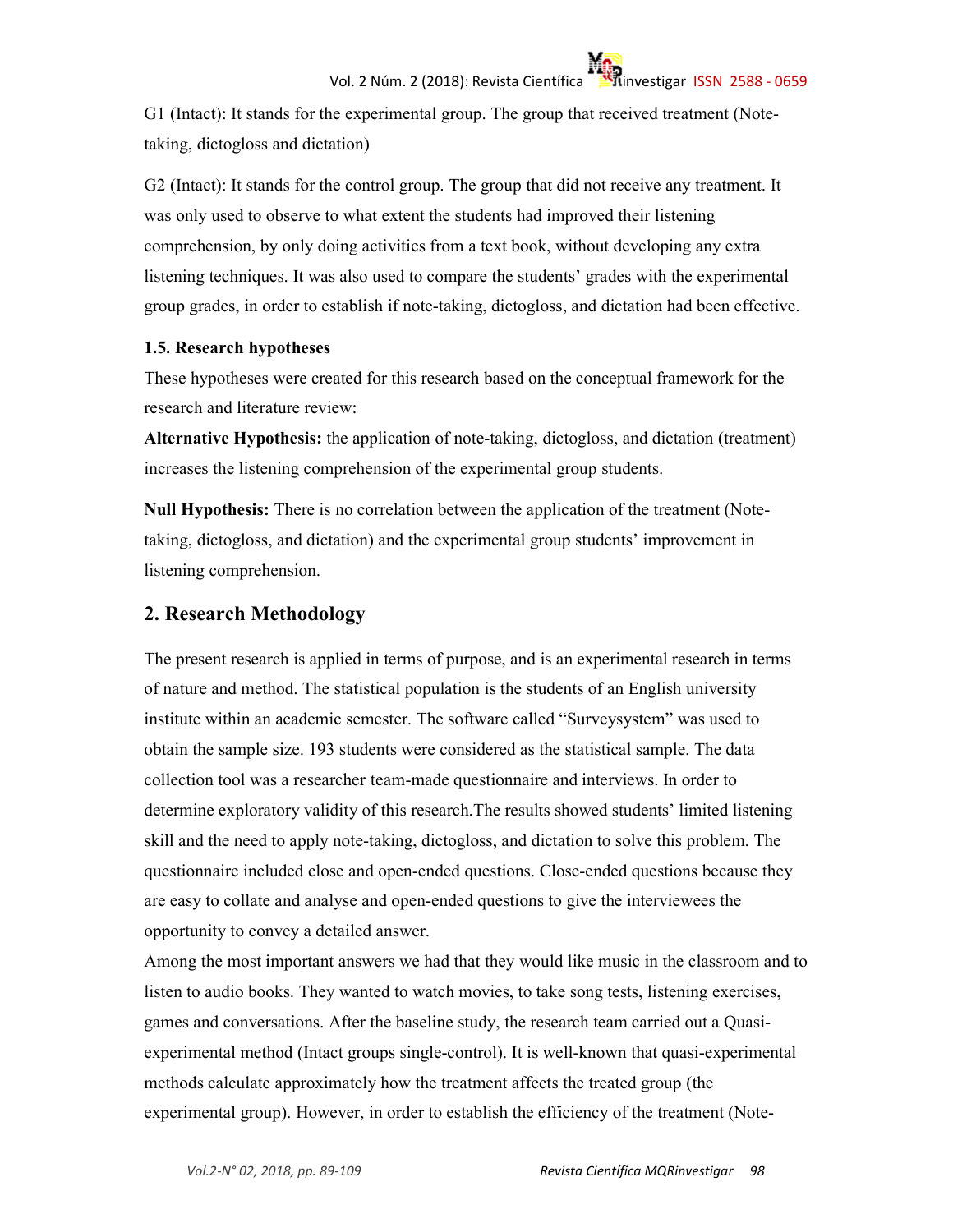# Vol. 2 Núm. 2 (2018): Revista Científica **inclusive contra investigar ISSN 2588 - 0659**

taking, dictogloss, dictation), the experimental group had to be compared with a control group, which did not receive any treatment. The research team must point out that in this research, they worked with intact groups. However, the authors randomly applied the treatment to one of the two groups with the flip of a coin. The research team worked with intact groups which is appropriate for performing factor analysis.

#### **2.1. Data collection**

The data collection in this experimental research was done by means of a pre-test and a posttest. These instruments were mock Ket English tests. It was necessary to calculate the means and standard deviation to obtain numerical data for further analysis. These Mock Ket English tests included five parts. Part 1 matching. It had five short conversations in which the students had to match the question with the correct answer. Part 2 multiple matching. In this part students listened to a long conversation and matched people with places, people with clothes, etc.; part 3 matching. In this section the students listened to a long conversation and matched 5 questions related to the conversation with 5 answers. Part 4 and Part 5 were completion exercises. The students listened to a long conversation or monologue and completed charts with one, two, or three words.

#### **2.1.2. Participants**

The classrooms chosen as a sample for this experimental research were two third-fourth level classrooms. The sample had twenty-eight students, separated into the following categories: twenty-one young female university students, four young male university students and three high school students. All were native Spanish speakers, between fifteen and twenty-eight years old. Note that the experimental group had 15 students and the control group 13 students.

#### **2.1.3. The Treatment (Listening techniques applied)**

#### **2.1.3.1 Note-taking process**

Basically, the research team played audio programs about different topics; for example, famous singers, unusual water sports, careers, millionaires, etc. The learners listened to the audio programs twice. They took notes using the Cornell format, note-taking abbreviations (https://bit.ly/2LWSnro). and their own abbreviations. Similarly, the authors emphasized that when they got lost they had to leave space to fill it later, and left a symbol (\*) indicating that it had to be completed.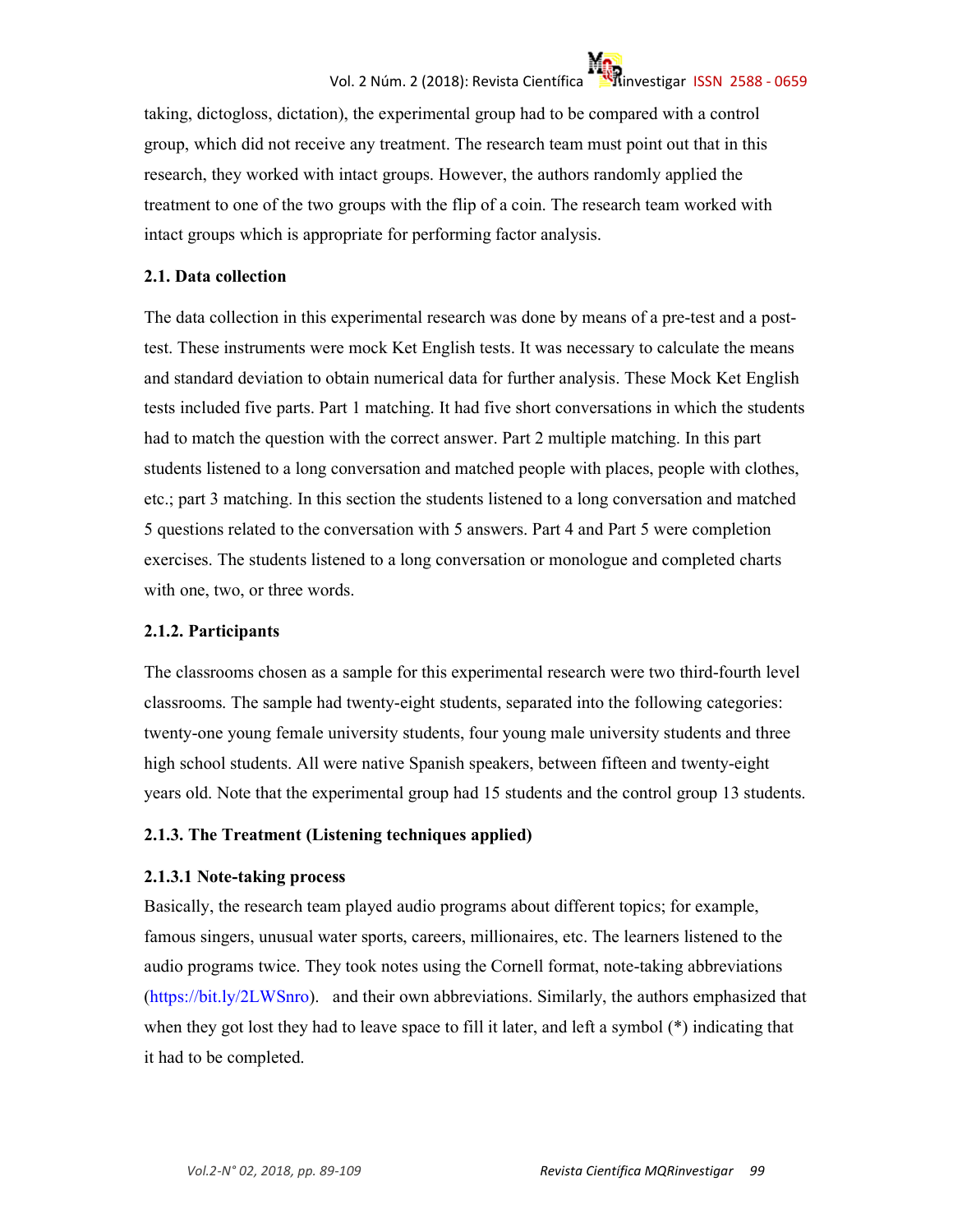### Vol. 2 Núm. 2 (2018): Revista Científica investigar ISSN 2588 - 0659

Immediately, students continued with the note-making process (https://bit.ly/2LWSnro). They read the taken notes, corrected spelling mistakes, completed gaps, highlighted important information. After finishing this process, they were ready to use the taken notes in different ways. The research team asked questions about the heard audio programs. The learners answered the questions based on the taken notes. If the learners did not know the answers the research team repeated the audio program and stopped exactly in the answer to get students to realize where the answer was. Another variation of the technique consisted in completing charts with the taken notes. Likewise, learners wrote compositions and in some cases they gave oral extended presentations about the listening input received.

#### **2.1.3.2. The Cornell Format**

On each page of their notes the learners drew a vertical line, top to down. 5cm from the left side of the paper. The learners wrote their notes on the right of this line and left the area to the left of the line for key words, word clues, and sample questions (https://bit.ly/2LWSnro).

#### **2.1.3.3. Dictogloss Process**

The research team applied this listening technique since it is a variation of dictation. In fact, it is a sort of supported dictation which integrates the four skills (listening, reading, writing and speaking). Hence its effectiveness, Dictogloss requires learners to listen, take notes, talk about the taken notes, collaborate to get more information about the heard extract, draft a composition, redraft it, and present it orally (https://bit.ly/2h3WF3l). The research team worked exactly in this way: First, they played an audio program about holidays, tornados, bad days, Gandhi, etc. at normal speed. The audio program had a language level a little above that of the learners. Second, the learners listened and took notes. Third, the authors repeated the reading, after writing new words on the board to help learners to understand and avoid them felt anxiety and frustration. Fourth, the learners worked in pairs and shared their notes. At this point a weak student was paired with a strong student to work together and the weak student had support and a model to follow. Similarly, two students with the same English level were paired and they duplicated the obtained information. Fifth, the author read the text again at normal speed. The learners worked in pairs again to write strong extract summaries. The objective was to try to get all the information they listened to in extracts and write summaries, give opinions about the extracts, or report what they had heard.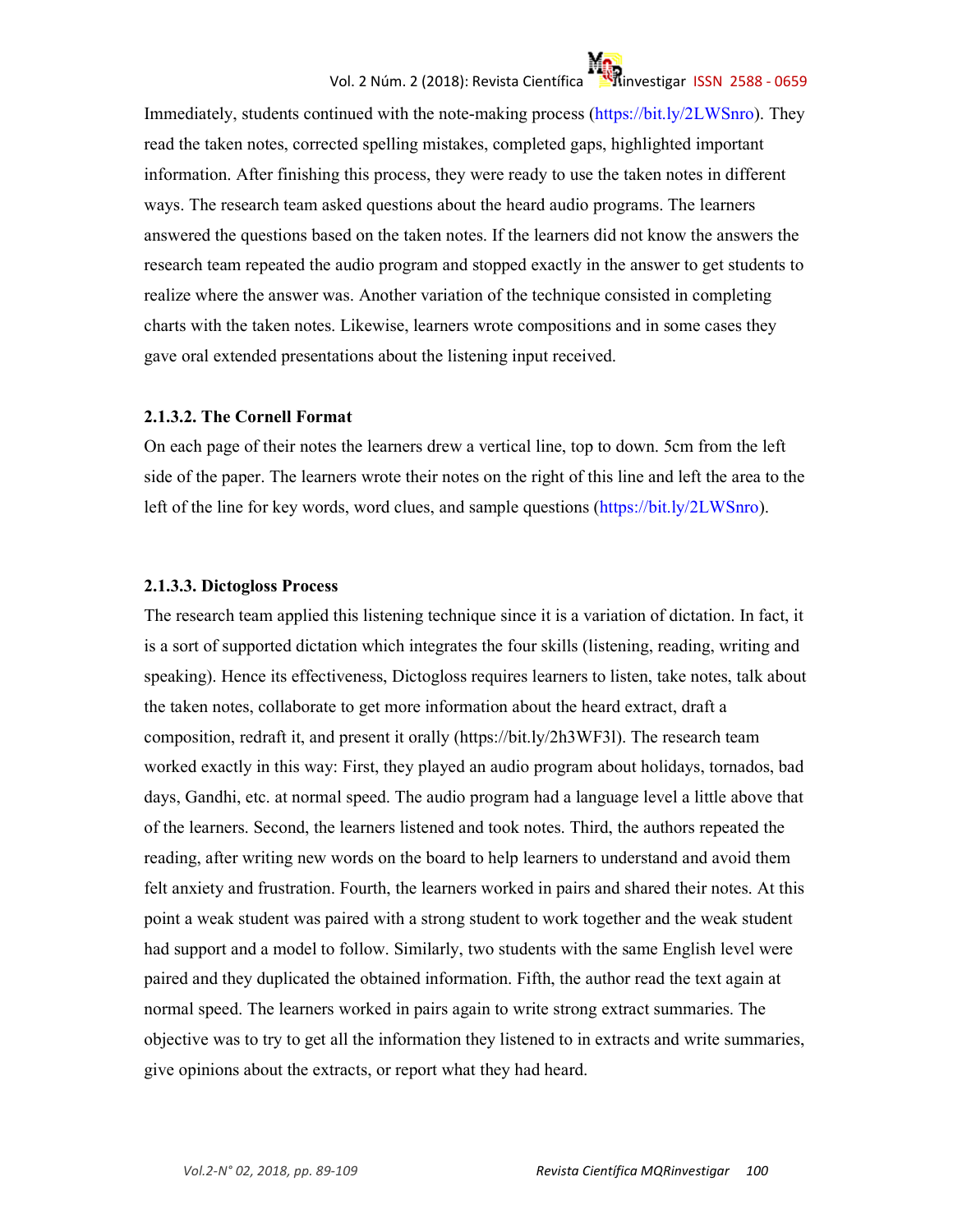#### **2.1.3.4. Dictation Process**

According to Davis and Rinvolucri, dictation is to decode the sounds of a language and to recode them in writing (1988). The research team used this technique to work with the experimental group. First, the writer dictated to them words, once they were used to doing it. The writer continued using this technique but at a sentence level. At the beginning, it was difficult for them, but little by little they felt more confident and did it very well. The writer applied all types of dictation in order to get a different approach to them; for example: shouting dictation, wall dictation, song line dictation, song stanza dictation (according to the students' English level), etc.

All these technique were applied by the research team in order to give the experimental group tons of listening input. Similarly, the authors followed the three phases described by underwood (1989) to teach listening: pre, while and post-listening. The writers consider that these phases and the activities developed in these stages are important in the listening process. In the pre-listening phase listeners are prepared to be successful in the listening activity through these activities setting the context, generating interest, activating current knowledge, acquiring knowledge, activating vocabulary / language, predicting content, pre-learning vocabulary, checking / understanding the listening tasks, etc. While in the while-listening phase the learner shows their understanding of what was heard of, while the teacher supervises comprehension. Among the most used activities we have: listen for main ideas, listen for details, making inferences, correct the errors, gap fill, listen and describe, true or false, etc. Finally, in the post-listening phase the teacher evaluates if the listening technique applied and the results were good or not. In fact, post-listening activities are a follow-up to the listening technique. The main objective of post-listening activities is to utilize the acquired knowledge for the improvement of other skills like speaking or writing. Post-listening activities also allow students to recycle new vocabulary and further use.

In addition, immediate listening feedback was always given. It basically consisted of repeating the audio programs and stopping them exactly in the parts that the students did not understand. Likewise, when students knew the answers of the questions they said the answer. Similarly, when the students did not know the answer the teacher provided the right answer explaining them why it was the right answer.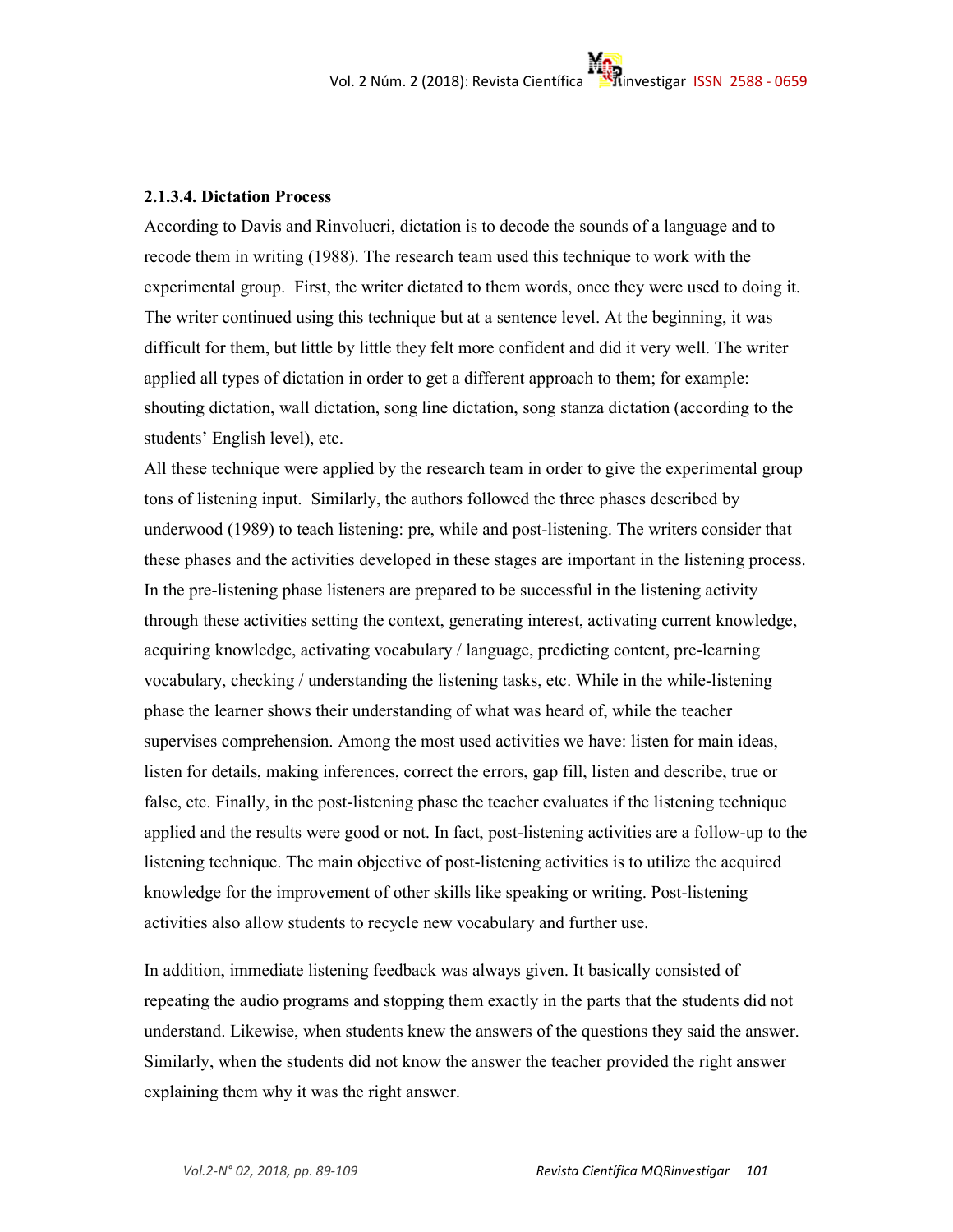#### **3. Results**

The listening pre-and-post-test results allowed the research team to compare and contrast the academic listening outcomes of the experimental and control groups, establish conclusions, and reject the null hypothesis as well.

#### **3.1. Factor analysis of the experimental and control groups' pre-test results**

The pre-test was taken by experimental and control group students at the beginning of the academic semester. On the one hand, the results of the pre-test taken by the experimental

group students showed a mean  $X_1$  of 8.13 equal to 33.00% of listening comprehension. On the

other hand, the results of the pre-test taken by the control group students showed a mean  $\bar{x}_2$  of 9.23 equal to 37% of listening comprehension. Both results were very low, considering that students needed to get 17.50 marks equal to 70% to be considered proficient in listening on the target language and pass the KET English test. Observe that the difference between both means in the pre-test was 1.10 equal to 4%, it was not significant, both groups were in similar listening conditions; or in other words, they had similar listening problems. However, the very low listening outcomes (listening grades) confirmed the need to apply this project to improve students' listening comprehension.



**Figure 2.** Means pre-test experimental and control groups

#### **3.2. Factor analysis of the experimental and control groups' Post-test results**

The post-test was taken by control and experimental group students at the end of the academic semester, after that the listening treatment was applied to the experimental group students. On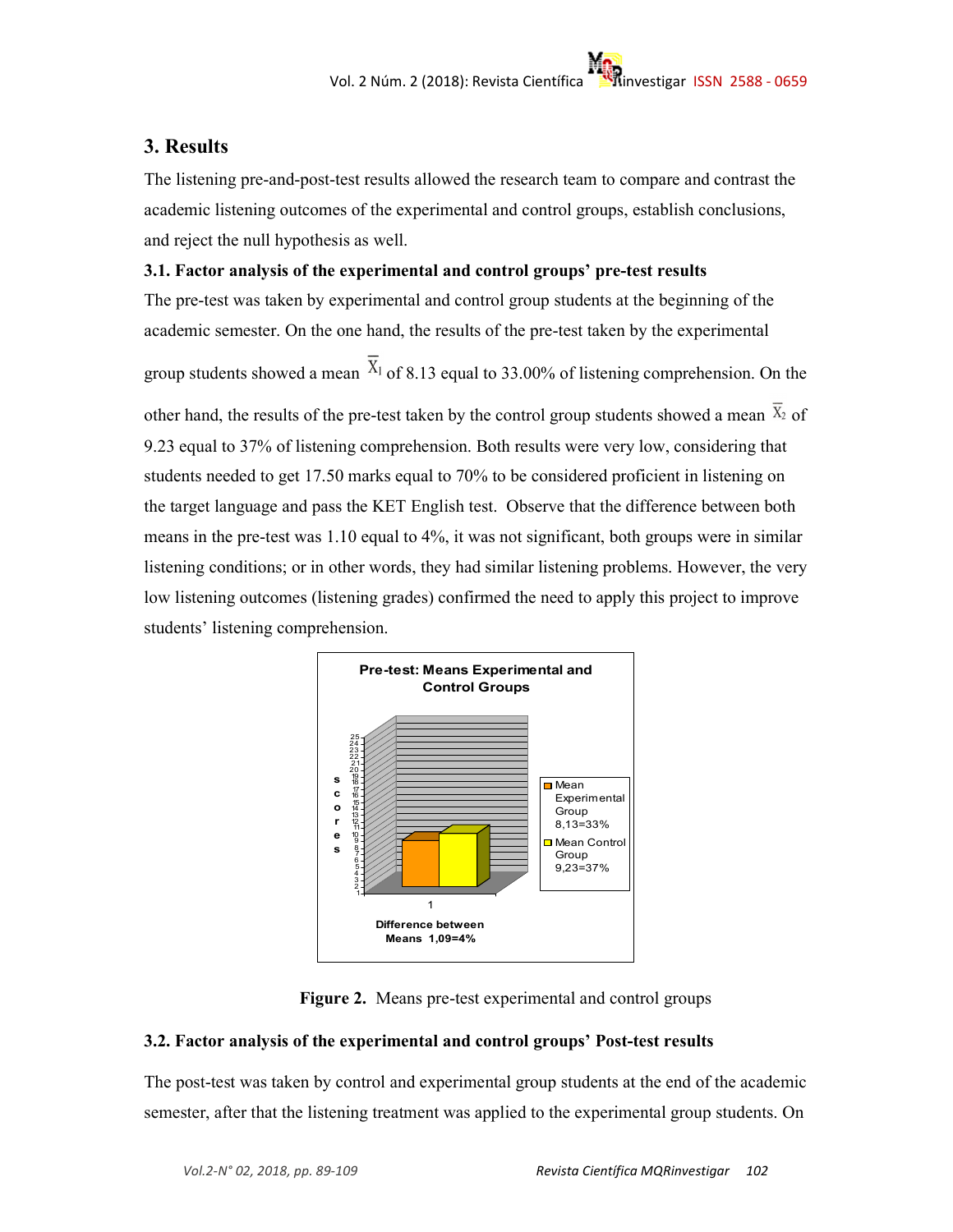the one hand, the results of the post-test taken by the experimental group students after treatment showed a mean  $\bar{x}_1$  of 17.20 equal to 69.00% of listening comprehension. On the other hand, the post-test taken by the control group students showed a mean  $\overline{X}_2$  of 10.77 equal to 43% of listening comprehension.



**Figure 3.** Means post-test experimental and control groups

#### **3.3. Factor analysis of the experimental and control groups' Post-test dispersion results**

The standard deviation of the experimental group after treatment in the post-test was 2.17, which showed that after treatment, the experimental group was more homogenous than the control group, which had a standard deviation of 4.00. Consequently, the experimental group after treatment showed a lower dispersion than that of the control group (the untreated group).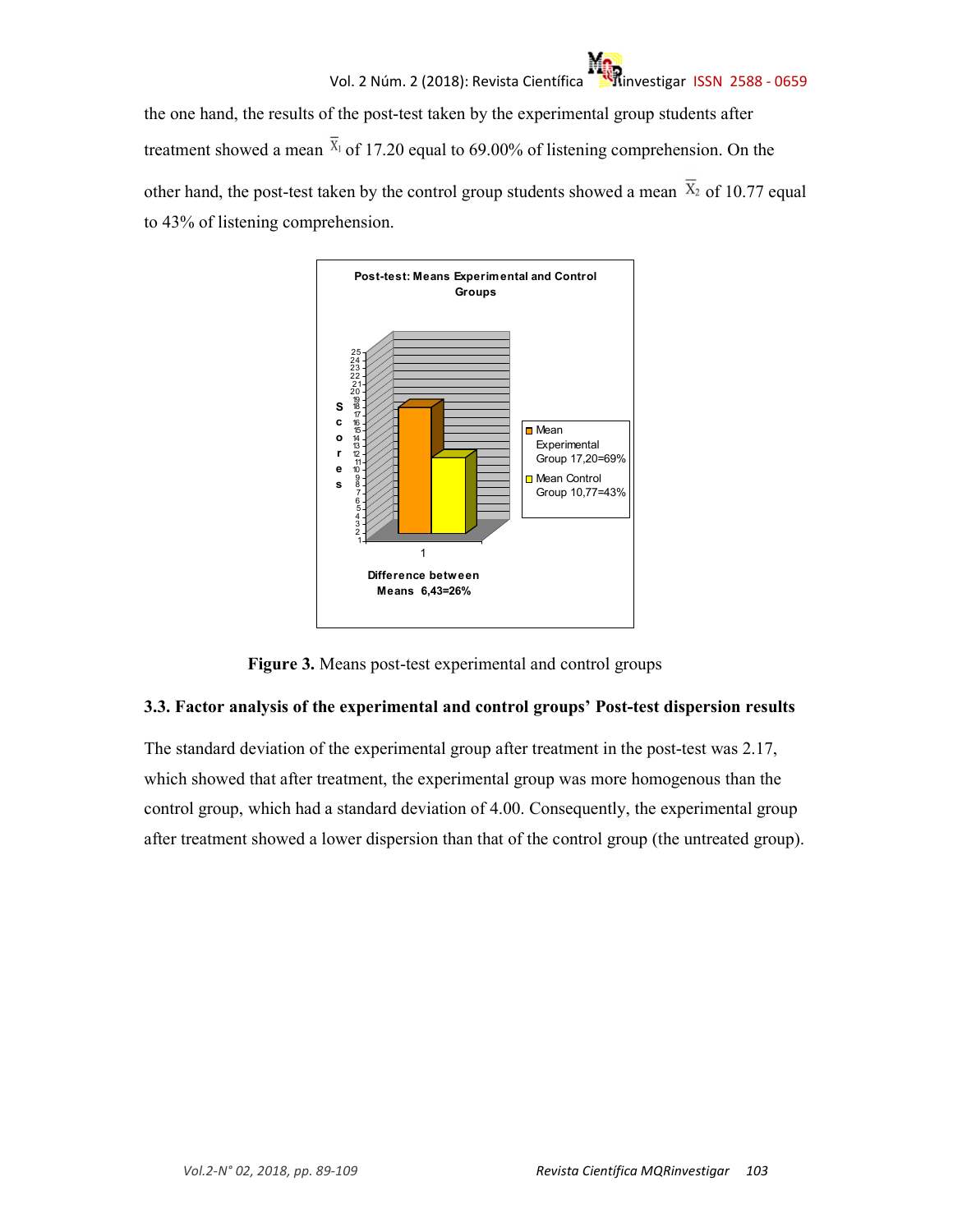



**Figure 4.** Dispersion experimental group after treatment.

#### **3.3. Testing the research hypothesis**

#### **Examining the hypothesis:**

1. The application of note-taking, dictogloss, and dictation (treatment) increases the listening comprehension of the experimental group students.

In examining the effects of note-taking, dictogloss, and dictation. It was observed a difference of +9.07 equal to 36% between the two means of the experimental group in the pre-test and the post-test. It was necessary to confirm if that difference (9.07) was sufficiently high enough to reject the null hypothesis. The research team proceeded to obtain the *t-value* with a significance level of 0.10 and calculated the degrees of freedom using the *t table*. In the level of  $0.10$  and with  $26$  degrees of freedom, the research team found a t-reason of  $\pm 1.7056$ . This result is much lower than the calculated **t-reason** of the experimental group  $\pm 10.19$ . So, the research team concluded that the difference between the two means is significant; consequently, the alternative hypothesis is accepted and the null hypothesis is rejected.

#### **4. Discussion and conclusions**

The present study examined the impact of note-taking, dictogloss and dictation to improve listening comprehension. The results showed that these techniques increased significantly the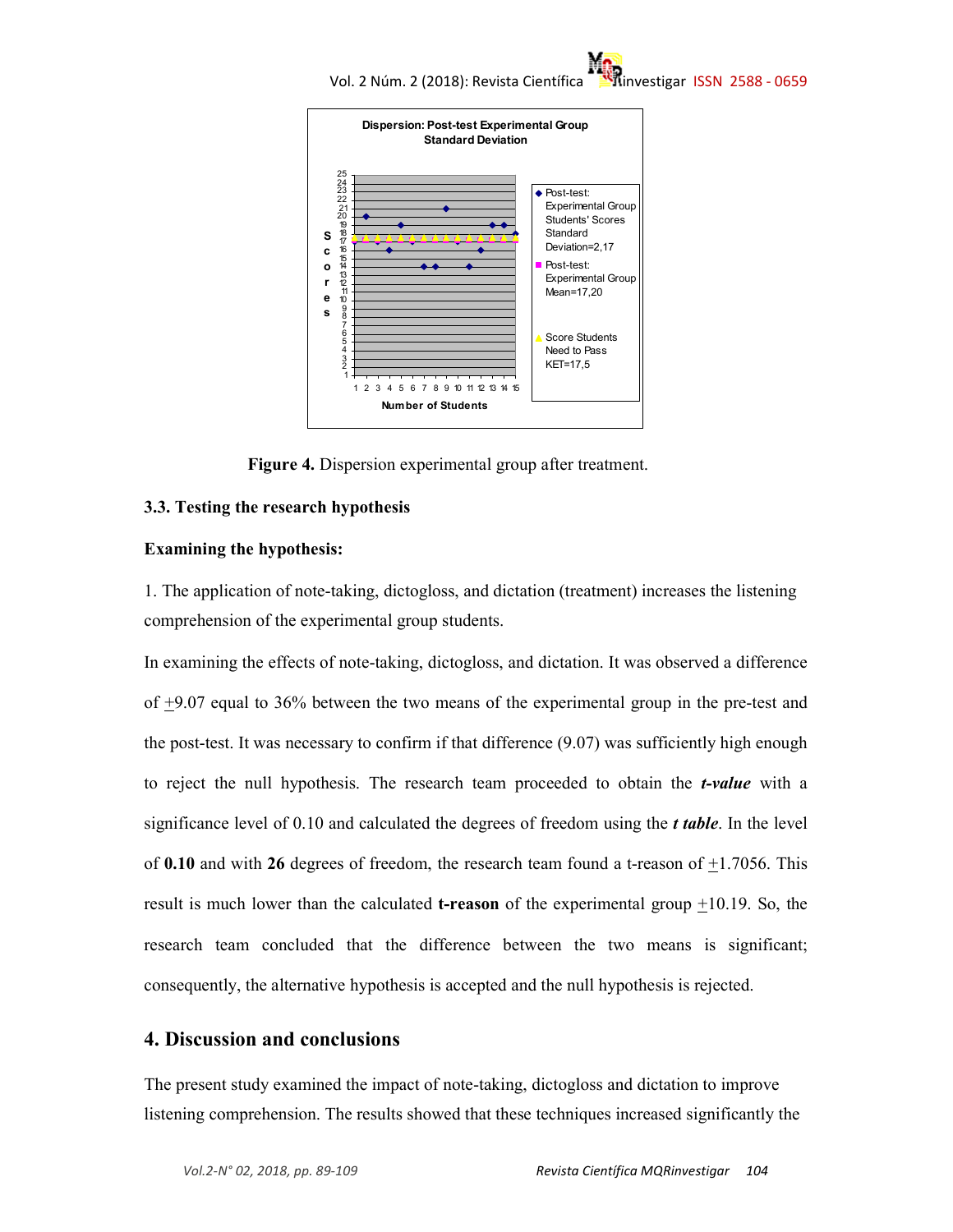### Vol. 2 Núm. 2 (2018): Revista Científica investigar ISSN 2588 - 0659

experimental group's listening grades. This group, after treatment on the post-test, had a mean  $\overline{X}_1$  of 17.20 which is superior to the control group's listening grades, who had a mean  $\overline{X}_2$  of 10.77 in the post-test. The difference between both means in the pre-test and post-test of the experimental group shows an improvement of 9, 07 which is significant. The control group reported an improvement of 1, 54 which is relatively low. Similarly, the experimental group standard deviation was 2.17 because the treatment helped all the students improve their listening comprehension, especially the weak listening students, who improved their listening comprehension, and reached an adequate listening level inside the experimental group. The obtained result is consistent with some previous studies; such as, Hayati and Jalilifar's study (2009), Vasiljevic (2010), and Kondon (2018). The findings also indicate the null hypothesis was rejected because it was demonstrated using the *t-test* that after treatment, the difference between the mean of the experimental group in the pre-test and the mean of the experimental group in the post-test was 9.07, equal to 36% which is significant. In other words, it means that note-taking, dictogloss and dictation are effective techniques to increase weak students' listening comprehension.

#### **5. Recommendations**

English teachers must implement note-taking, dictogloss, and dictation in their daily teaching practice because English learning must focus on listening which permits students to become communicatively competent.

We as English teachers must be creative, enterprising, and involve our students in creating their own listening materials, making students independent and concerned with their own learning because it is tested that only following activities from a course book is not enough to improve listening skills.

#### **REFERENCES**

Anderson, A. & Lynch, T. (1988). Listening. Oxford: Oxford University Press.

- Asher, J. (2003). Learning Another Language Through Actions. 6<sup>th</sup> Edition, Sky Oaks Productions, Inc.
- Asher J. (1997). Language by Command. The Total Physical Response Approach to Learning Language, in "The Way of Learning" (IC#6) by Context Institute.
- Asher J. (1996). Learning Another Language Through Actions: The Complete Teacher's Guidebook. (5<sup>th</sup> edition) Los Gatos, CA: Sky Oaks Productions.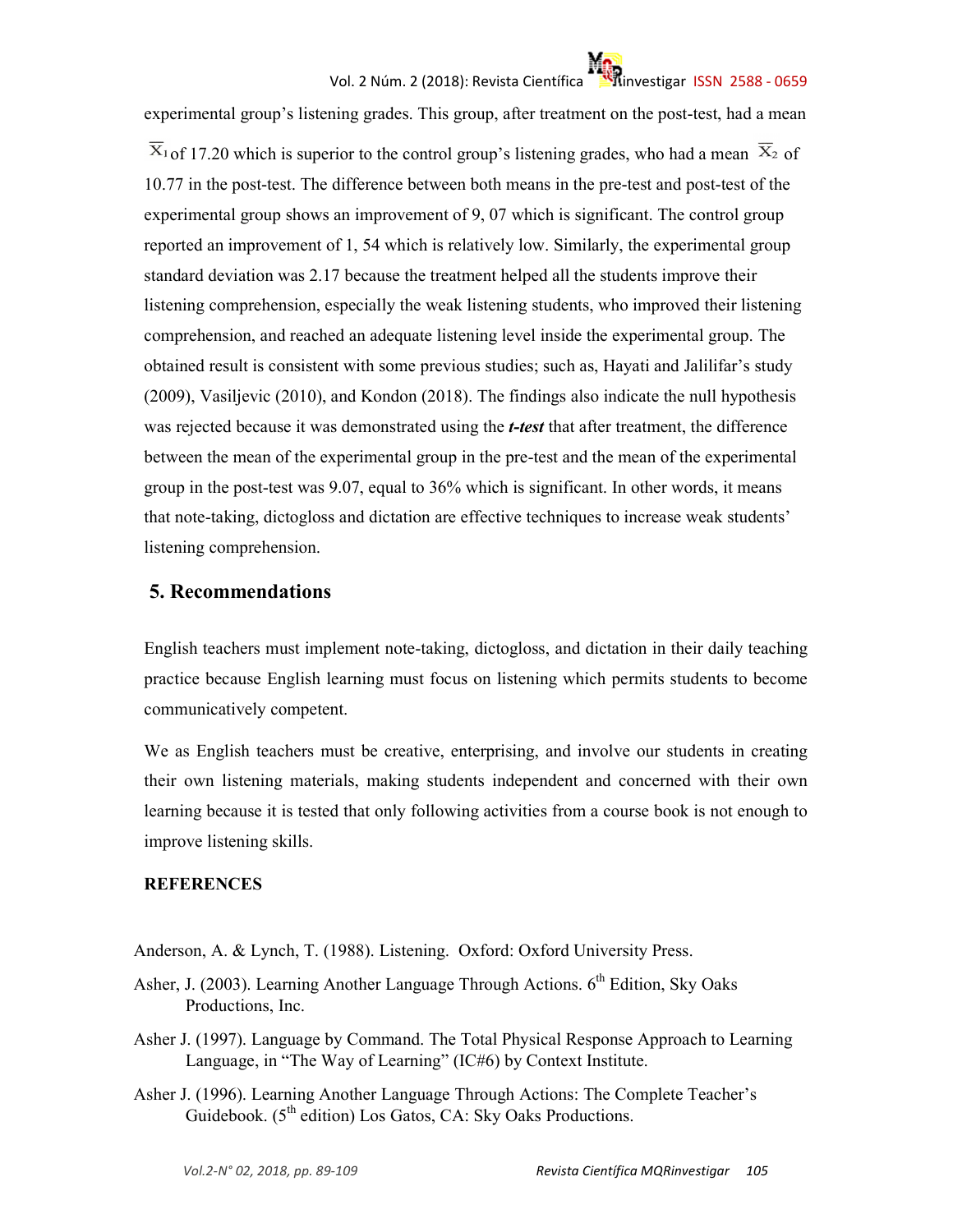- Bloom, L. (1970). Language Development: format and Function in Emerging Grammar. Cambridge, MA: MIT Press.
- Bone, D. (1988). A Practical Guide to Effective Listening. London: Kogan Page.
- Brown, G. & Yule G. (1983). Teaching the Spoken Language. Cambridge: Cambridge University Press.
- Brown, R. A. (1973). A First Language: The Early Stages. Cambridge, MA: Harvard University Press.
- Brown, D. (2001). Teaching by principles: An Interactive Approach to Language Pedagogy. Addison Wesley Longman: New York.
- Brown, H. D. (2004) Language Assessment: Principles and Classroom Practices. White Plains, New York: Pearson Education.
- Cambridge Key English Test 3, (2006). KET Examination Papers from University of Cambridge ESOL Examinations. United Kingdom: Cambridge University Press.
- Cambridge Key English Test 3, teachers book (2006). KET Examination Papers from University of Cambridge ESOL Examinations. United Kingdom: Cambridge University Press.
- Carroll, D. W. (1999). Psychology of Language, Third Edition. New York: Brooks/Cole Publishing Company.
- Chomsky, N. (1968). Language and Mind. New York: Harcourt Press.
- Chomsky, N. (1959). Review of "Verbal Behaviour". Language 35, 26-58.
- Coleman, A. (1929). The Teaching of Modern Foreign Languages in the United States: A Report Prepared for the Modern Language Study. New York: Macmillan.
- Curran, Charles A. (1972). Counselling-learning: A Whole Person Model for Education. New York: Grune and Stratton.
- Dobson, J. (1985) Effective Techniques for English Conversation Groups. Washington, D.C.:
- Gutiérrez, A. (1992). Curso de Elaboración de Tesis y Actividades Académicas. Ecuador: Ediciones Serie Didáctica A.G.
- Dunkel, P. (1986). "Developing Listening Fluency in L2: Theoretical Principles and Pedagogical Considerations". Modern Language Journal, 70:99-106.
- Dunkel, P. (1991). Listening in the Native and Second/Foreign Language: Toward an Integration of Research and Practice. TESOL Quarterly 25:431-457.
- Ellis, Rod. (1997). The Study of Second Language Acquisition. Shanghai: Shanghai Foreign Language Education Press.
- Feyten, C. M. (1991). The Power of Listening Ability: An Overlooked Dimension in Language Acquisition. The Modern Language Journal 75:173-80.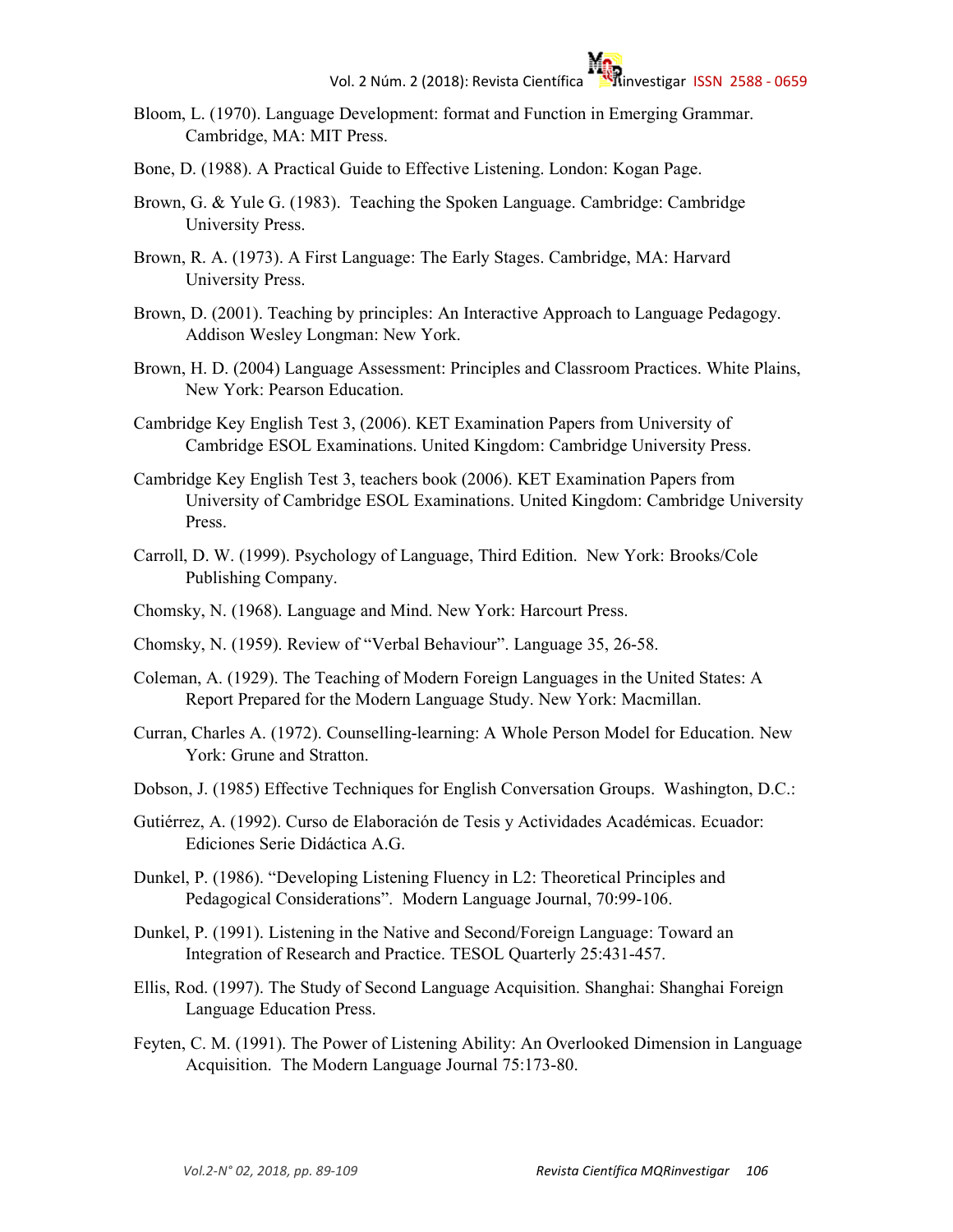- Gary, J. O. (1975). Delayed oral practice in initial stages of second language learning. New Directions in second language learning, teaching and bilingual education, ed. by M. Burt and H, Dulay 89-95. Washington D.C.: TESOL.
- Gattegno, C. (1972). Teaching Foreign Languages in Schools: The Silent Way. Second Edition. New York: Educational Solutions.
- Hopkins, Kenneth D., Hopkins, B. R. and Glass, Gene V. (1997) Estadística Básica para las Ciencias Sociales y del Comportamiento. Mexico: Prentice-Hall Hispanoamericana, S.A.
- Howatt, A. and J Dakin. (1974). Language laboratory materials, ed. J. P. B. Allen, S. P. B. Allen, and S. P. Corder.
- Hymes, D. (1971 [1972, 1979]). On Communicative Competence. Philadelphia, PA: University of Pennsylvania Press.
- Long, M. H. (1983). "Native Speaker/Non-Native Speaker Conversation and the Negotiation of Comprehensible Input" Applied Linguistics: 126-41.
- Lozanov G. (1979). Suggestology and Outlines of Suggestopedy. New York: Gordon and Breach.
- Lynch, T. (1996) "The listening-speaking connection". English Teaching Professional 1.
- McLaughlin, B. (1987). Theories of Second Language Learning. London: Edward Arnold.
- Krashen, S. (1985). The input Hypothesis: Issues and Implications. Harlow: Longman
- Krashen, S. (1982). Principles and practice in Second Language Acquisition. Oxford: Pergamon.
- Krashen, S. & Terrell, T. (1983). The Natural Approach: Language Acquisition in the Classroom. Hayward: The Alemany Press.
- Larsen-Freeman, Diane. (2000). Techniques and Principles in Language Teaching. New York: Oxford University Press.
- Larsen-Freeman, Diane. (1986). Techniques and Principles in Language Teaching. New York: Oxford University Press.
- Mangubhai, F. (2002). Methodology in Teaching a Second Language-Study Book. University of Southern Queensland: Toowoomba.
- Murphey, Tim. (1992). Music & song. Resource books for teachers, Series editor Alan Maley. Hong Kong: Oxford University Press.
- Noll, M. (1988). "The Class has finished but the Melody Lingers on". English Teachers' Association, Switzerland, Newsletter 5:3:18-9.
- Nunan, D. (2002). Research Methods in Language Learning. United States of America: Cambridge University Press.
- Nunan, D. (1989a: 97). Designing Tasks for the Communicative Classroom. Cambridge: Cambridge University Press.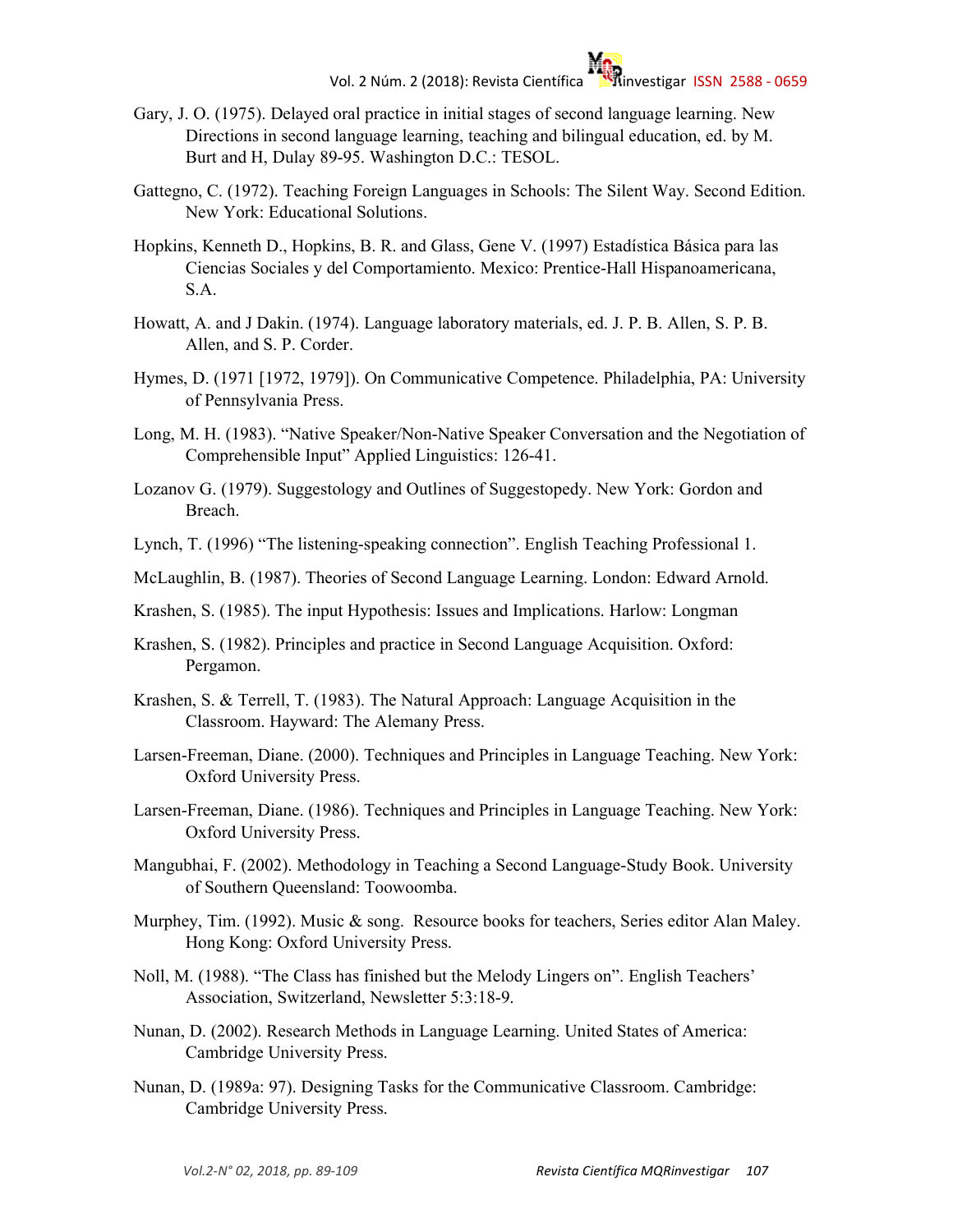- O'Malley & Chamot, (1990). Listening: theory and practice in modern foreign language competence htpp://www.lang.ltsn.ac.uk/resources/ref6#ref6.
- Porter, D. & Roberts, J. (1987). Authentic Listening Activities. In Long, H.
- Reeve, C. & Williamson, J. (1987). "Look what they've done to my song". Modern English Teacher 14:4:33-6.
- Richards, J. (2008). Teaching Listening and Speaking. Cambridge: Cambridge University Press.
- Richards, J., Platt, J. & Platt, H. (1992, p.216). Dictionary of Language Teaching and Applied Linguistics. (Second edition). London: Longman.
- Richards, J. & Rogers, T. (1986). Approaches and Methods in Language Teaching. Cambridge: Cambridge University Press.
- Richards, Jack C. (1983). Listening Comprehension, TESOL Quarterly.
- Ronald, K. and Roskelly, H. (1985). "Listening as an act of composing". Paper presented at the 36<sup>th</sup> Conference on College Composition and Communication.
- Rost, M. (2002). Teaching and Researching Listening. London, UK: Longman.
- Rost, M. (1994). Introducing Listening. London: Penguin.
- Rost, M. (1991). Listening in Action. Prentice Hall.
- Rost, M. (1990). Listening in Language Learning. London and New York: Longman.
- Rost, M. (1990). Listening in Language Learning. London: Logman.
- Postovsky, Valerian A. (1974). Effects of delay in oral practice at the beginning of second language learning. Modern Language Journal 58.229-39.
- The Cambridge Guide to Teaching English to Speakers of Other Languages, (2001). Ed. Ronald Carter and David Nunan. Cambridge: CUP.
- Underwood, M. (1989). Teaching Listening. London: Longman.
- Ur, Penny. (1984). Teaching Listening Comprehension. Cambridge: Cambridge University Press.
- Ur, Penny. (1987). Teaching Listening Comprehension. Great Britain: The Bath Press, Avon.
- Vandergrift, L. (1996). The listening comprehension strategies of core French high school students. The Canadian Modern Language Review, 52,200-223.
- Vandergrift, L. (1997a). Listening: theory and practice in modern foreign language competence htpp://www.lang.ltsn.ac.uk/resources/ref6#ref6.
- Vandergrift, L. (2002). "It was nice to see that our predictions were right": Developing Metacognition in L2 Listening Comprehension. Canadian Modern Language Review 58:555-75.